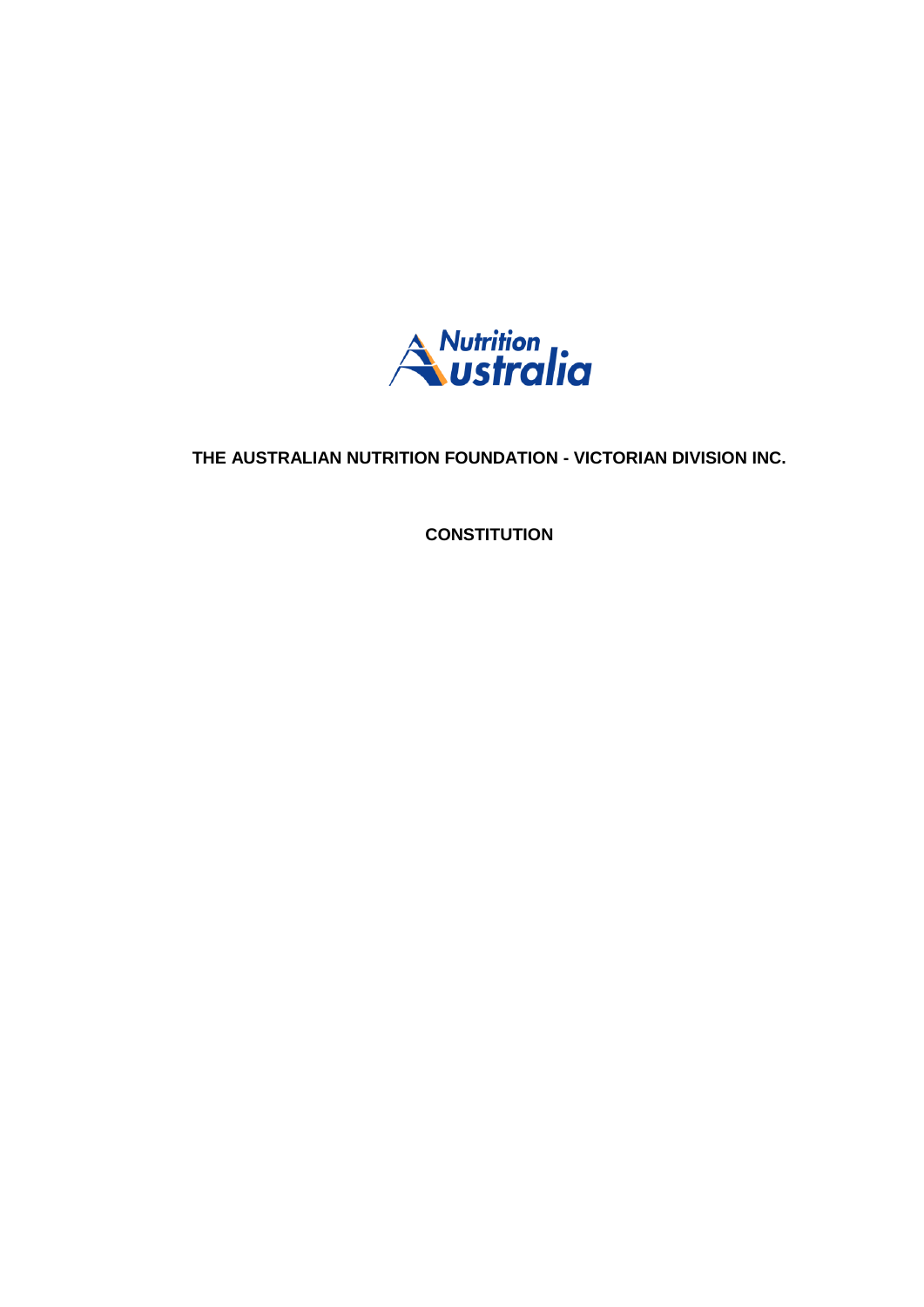## **Document history:**

| First created:   | <b>JULY 1993</b>  |
|------------------|-------------------|
| First amendment: | <b>MARCH 1999</b> |

# **Document history**

| <b>Issue date</b> | <b>Version</b> | <b>Details of changes</b>                                   | <b>Author</b>        |
|-------------------|----------------|-------------------------------------------------------------|----------------------|
| <b>July 1993</b>  |                | Document created and published                              |                      |
| March 1999        |                |                                                             |                      |
| May 2012          | 3.0            | Amendment to rules 2.1, 2.2, 5, 9, 14.1,<br>16, 20, 22, 24. | <b>Vic Committee</b> |
| <b>June 2017</b>  | 4.0            | Amendment to financial year definition<br>$2.1$ (l)         | <b>Vic Committee</b> |
|                   |                |                                                             |                      |
|                   |                |                                                             |                      |
|                   |                |                                                             |                      |
|                   |                |                                                             |                      |
|                   |                |                                                             |                      |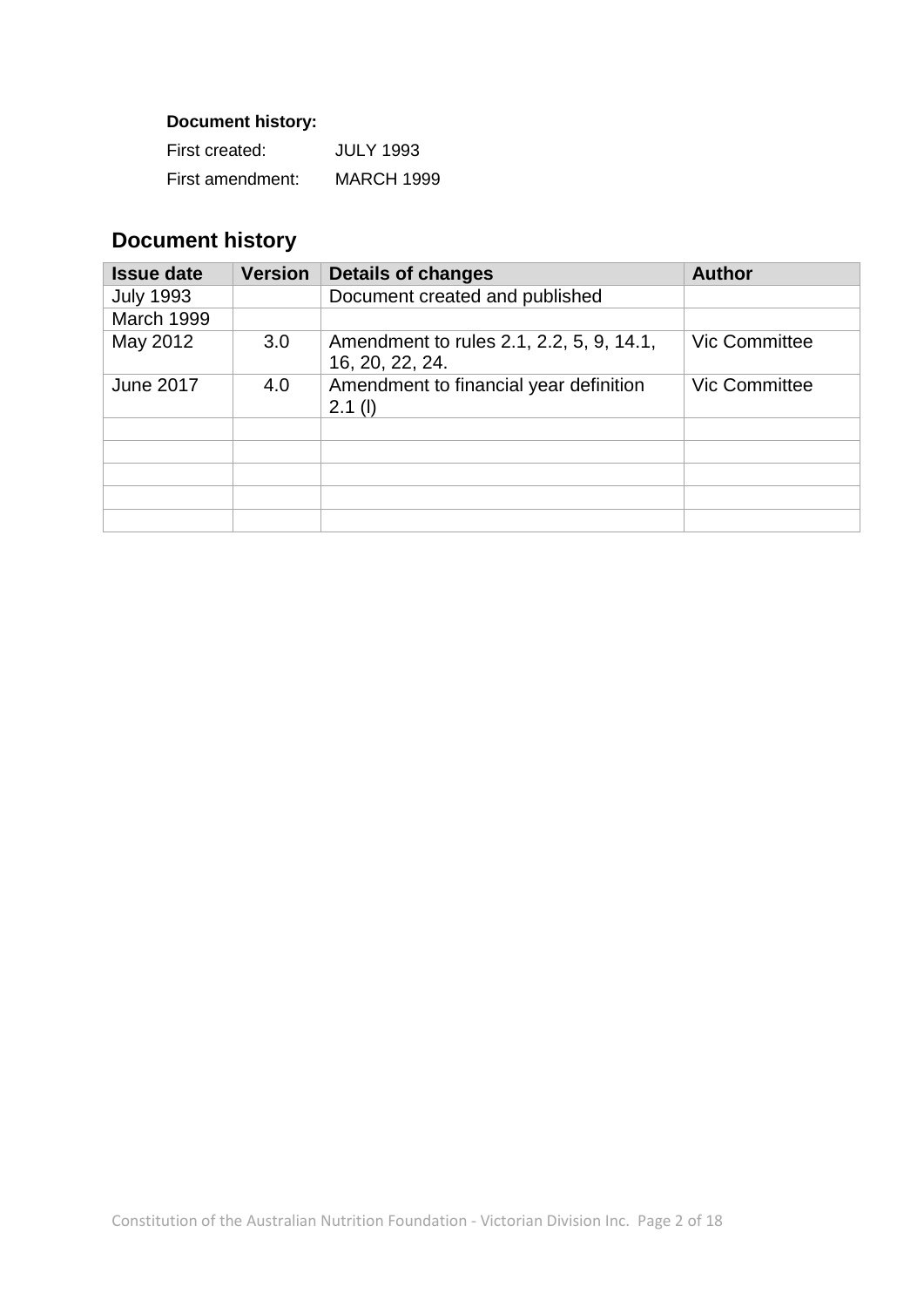## **Table of Contents**

| 1.  |  |
|-----|--|
| 2.  |  |
| 3.  |  |
| 4.  |  |
| 5.  |  |
| 6.  |  |
| 7.  |  |
| 8.  |  |
| 9.  |  |
| 10. |  |
| 11. |  |
| 12. |  |
| 13. |  |
| 14. |  |
| 15. |  |
| 16. |  |
| 17. |  |
| 18. |  |
| 19. |  |
| 20. |  |
| 21. |  |
| 22. |  |
| 23. |  |
| 24. |  |
| 25. |  |
| 26. |  |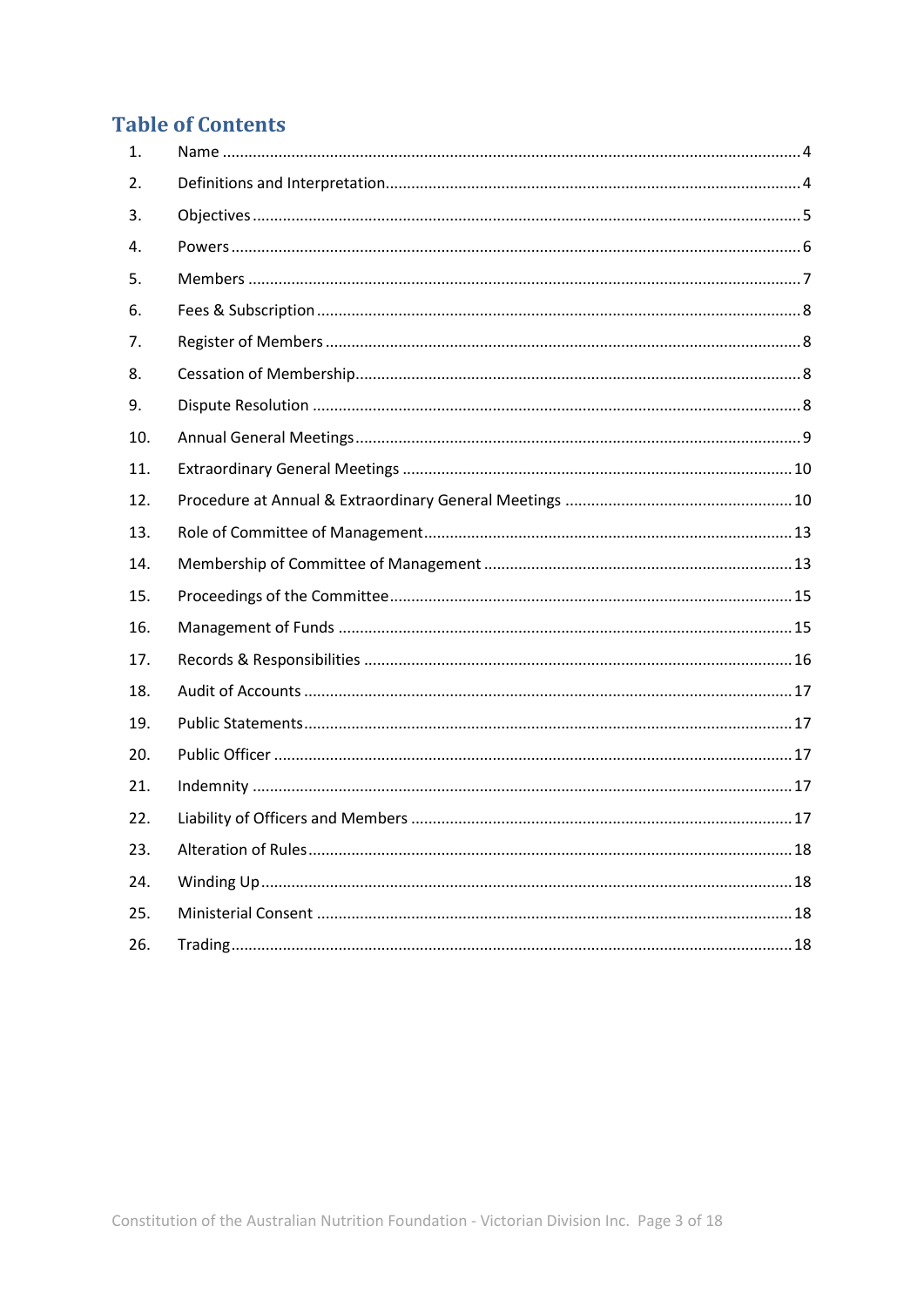## <span id="page-3-0"></span>**1. NAME**

The name of the incorporated association is The Australian Nutrition Foundation - Victorian Division Inc. (in these rules called "the Division").

## <span id="page-3-1"></span>**2. DEFINITIONS AND INTERPRETATION**

#### **2.1. Definitions**

In these Rules, these meanings apply unless the contrary intention appears:

- (a) **Act** means the Associations Incorporation Act 1981 (VIC).
- (b) **Annual General Meeting** is the General Meeting Convened under Rule 10.
- (c) **Chairperson** means;
	- (i) in relation to the proceedings at a General Meeting, the person presiding in accordance with Rule [12.2;](#page-9-2) or
	- (ii) in relation to the proceedings at a Committee Meeting the person referred to in Rule [14.1.](#page-12-2)
- (d) **Committee** means the Division's Committee of management.
- (e) **Committee Meeting** means a meeting of the Committee.
- (f) **Committee Member** means a member of the Committee.
- (g) **Convene** means to call together for a formal meeting.
- (h) **Council** means the Council of the Australian Nutrition Foundation Inc. incorporated in the Australian Capital Territory on 6 March 1981.
- (i) **Department** means the government department with responsibility for administering the Act.
- (j) **Deputy Chairperson** means the member referred to in Rule [14.1](#page-12-2) [\(b\).](#page-12-3)
- (k) **Division** means the Division of the incorporated association referred to in Rule 1.
- (l) **Financial Year** means the year ending 30 June.
- (m)**General Meeting** means a meeting to which all Members are invited other than the Annual General Meeting.
- (n) **Member** means an Ordinary member, Student member, Life member or Honorary member of the Division.
- (o) **Nutrition Professional** means a person having such tertiary educational qualifications and experience in nutrition as are determined from time to time by the Council.
- (p) **Ordinary Resolution** means a resolution other than a Special Resolution.
- (q) **Poll** means voting conducted in written form (as opposed to a show of hands).
- (r) **Public Officer** means the person appointed to the position of public officer in accordance with Rule [20.](#page-16-2)
- (s) **Regulations** mean regulations under the Act.
- (t) **Rules** means these rules as amended from time to time, and a reference to a rule is a reference to a rule within these Rules.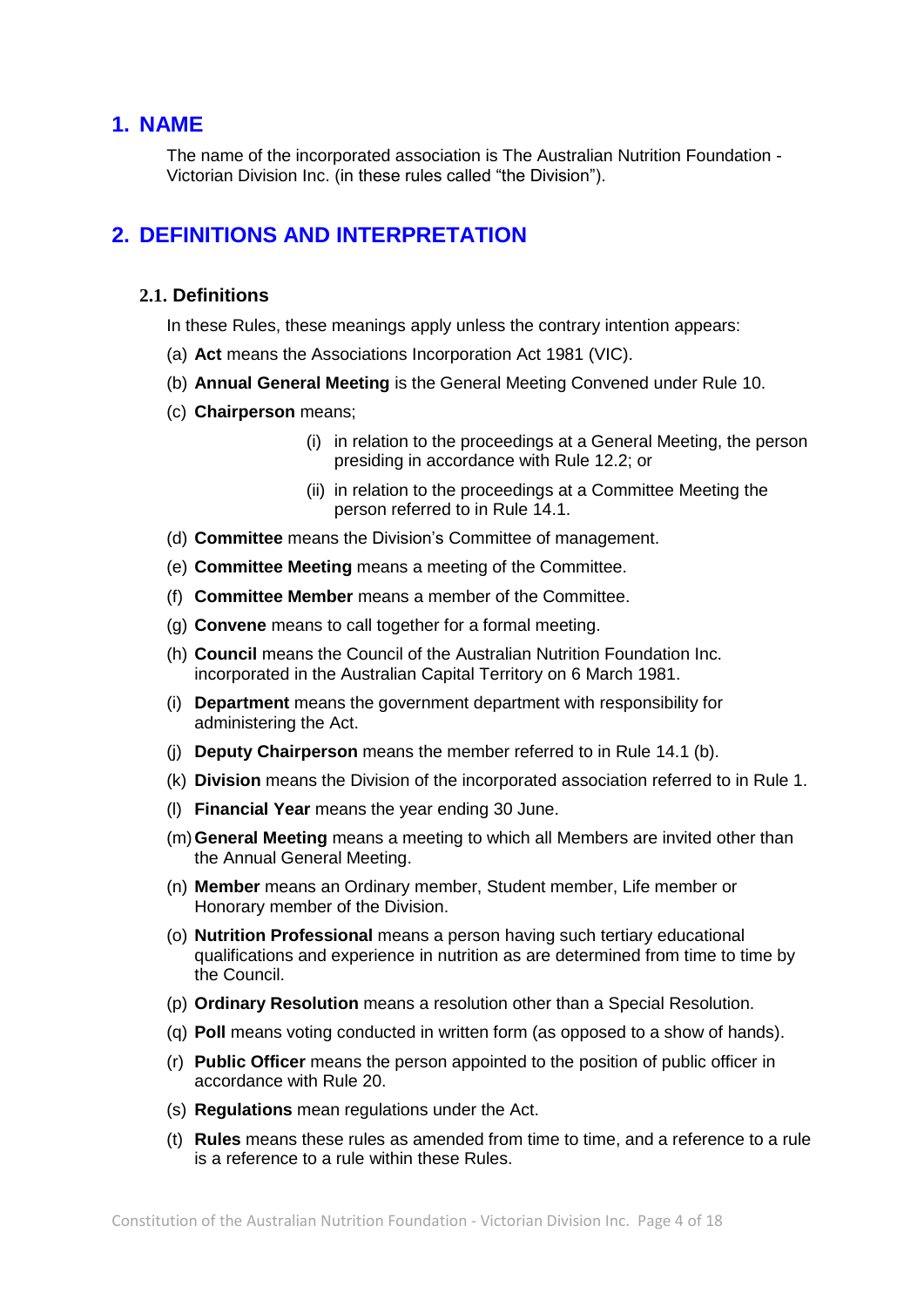- (u) **Special Resolution** means a resolution passed by a majority of not less than 75% of the Members who are entitled under the Rules to vote, in person or by proxy, at the General Meeting of which notice specifying the intention to propose the resolution as a special resolution was given in accordance with the Rules.
- (v) **Secretary** means the Secretary referred to in Rule [14\(d\)](#page-12-1) .
- (w) **Treasurer** means the Treasurer referred to in Rule [14\(c\).](#page-12-1)

#### **2.2. Interpretation**

In these rules, unless the contrary intention appears:

- (a) **(gender)** words importing any gender include all other genders.
- (b) **(person)** the word person includes a firm, a body corporate, a partnership, a joint venture.
- (c) **(singular includes plural)** the singular includes the plural and vice versa.
- (d) **(meaning of undefined terms)** an undefined word or term in these Rules has the same meaning that the word or term has in the Act or where undefined in the Act, the Acts Interpretation Act 1958.
- (e) **(regulations)** a reference to a law includes regulations and instruments made under the law.
- (f) **(amendments to statutes)** a reference to a law or a provision of a law includes amendments, re-enactments or replacements of that law or the provision, whether by the State or the Commonwealth of Australia or otherwise.
- (g) **(from time to time)** a power, an authority or a discretion reposed in a Committee Member, the Committee, the Division in general meeting or a Member may be exercised at any time and from time to time.
- (h) **(signed)** where, by a provision of these Rules, a document including a notice is required to be signed, that requirement may be satisfied in relation to an electronic communication of the document in any manner permitted by law or by any State or Commonwealth law relating to electronic transmissions or in any other manner approved by the Committee.
- (i) **(writing)** "writing" and "written" includes printing, typing and other modes of reproducing words in a visible form including, without limitation, any representation of words in a physical document or in an electronic communication or form or otherwise.

### **2.3. Headings**

Headings are inserted for convenience and are not to affect the interpretation of these Rules.

## <span id="page-4-0"></span>**3. OBJECTIVES**

#### **3.1. General Objectives**

The objects of the Division are to be an independent and authoritative body that aims to promote the health and well-being of the Australian people by encouraging them to make informed food choices. This goal will be achieved by basing activities on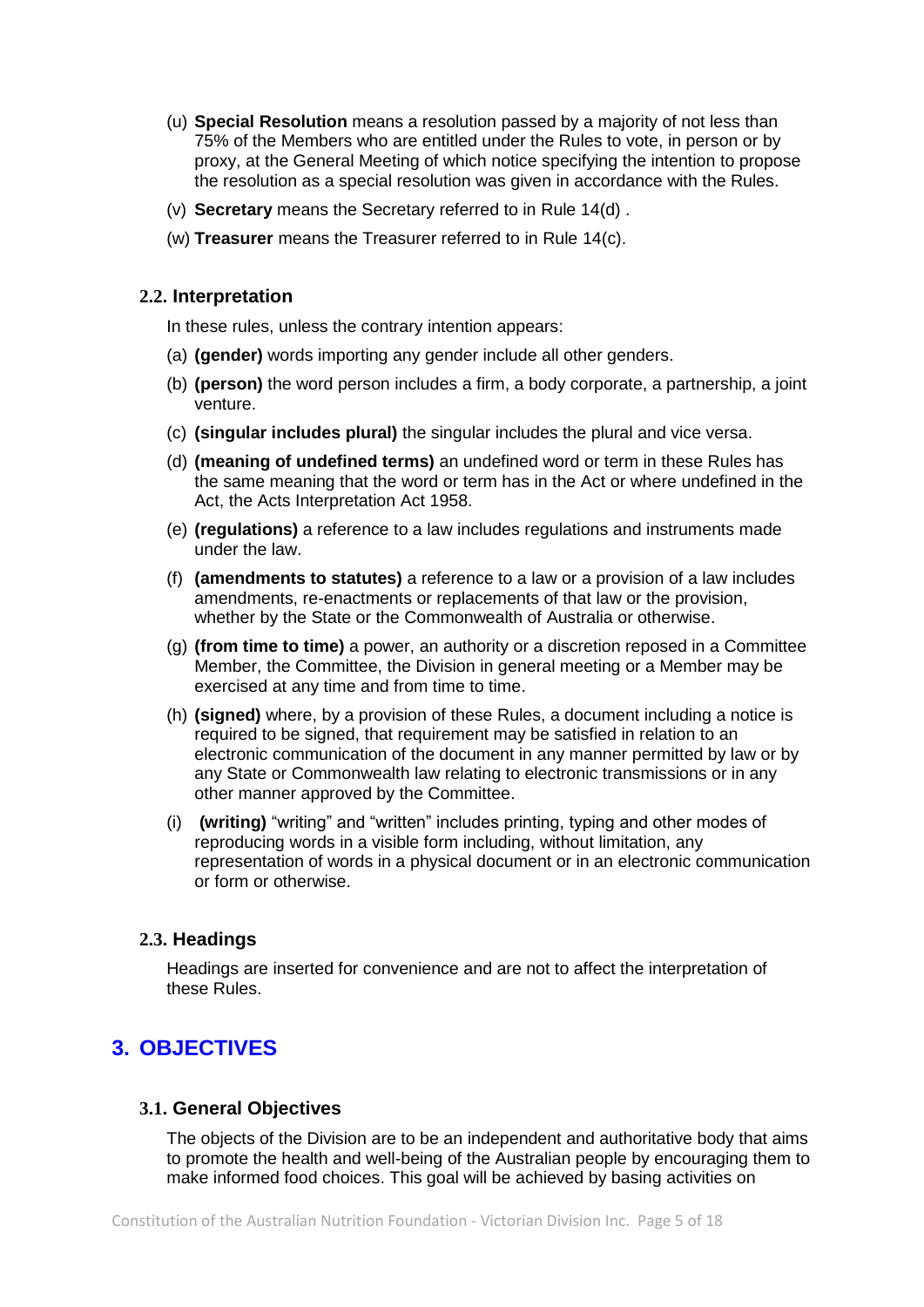scientific principles and knowledge related to human nutrition and dietetics, food science and technology.

#### **3.2. Specific Objectives**

Without limiting the general objectives, the objects of the Division shall also include:

- (a) To advance the science of nutrition and its application with special reference to:
	- i) the current nutritional status of the Australian people
	- ii) changes in food habits in relation to health and well-being
	- iii) changes in foods brought about by developments in technology in agriculture and industry
	- iv) the effects of information and education programs and the media.
- (b) To acquire and disseminate knowledge of nutritional science and the means of communicating nutritional knowledge to the community.
- (c) To increase awareness in the community of principles of human nutrition and dietetics.
- (d) To encourage the application of these principles by groups and individuals such as:
	- i) medical practitioners, health professionals and health services
	- ii) educators and educational authorities
	- iii) the food industry
	- iv) persons responsible for food services outside the home
	- v) the media
	- vi) consumer groups, families and individuals.
- (e) To encourage innovation in the dissemination of nutritional knowledge.
- (f) To implement the policy of the Australian Nutrition Foundation Inc. as determined by the Council from time to time.

#### **3.3. Other Objectives**

To trade and carry on any ancillary activity, whether or not of a commercial nature, which in the opinion of the Council is compatible with and/or expedient for the attainment of its objects set out in Rule [3.](#page-4-0)

## <span id="page-5-0"></span>**4. POWERS**

#### **4.1. Specific Powers**

For the purpose of carrying out the objectives listed in Rule 3, the Division has the following powers:

- (a) Make announcements.
- (b) Produce and issue publications to members and the public.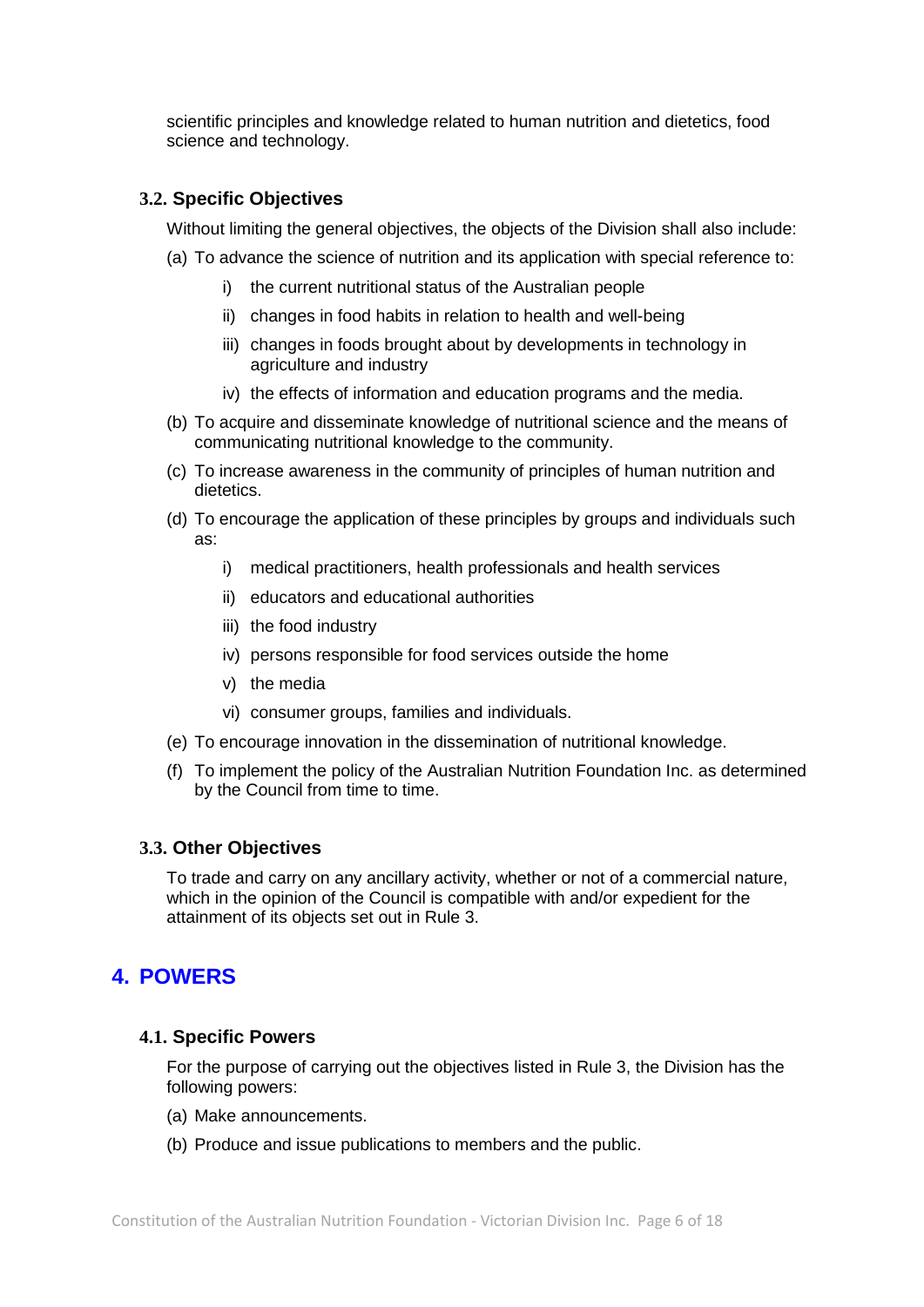- (c) Make representations to Federal, State and local governments and agencies of such governments.
- (d) Co-operate with any other association, company or body having objects in whole or in part similar to the objects of the Division.
- (e) Encourage, arrange for, promote, establish and support facilities for providing advice on nutritional matters to members or sections of the Australian public.
- (f) Advise and co-operate with research workers and institutions on matters relevant to nutrition.
- (g) Sponsor research and investigations into matters related to nutrition including the science of nutrition and the communication of nutrition information.
- (h) Accept moneys by way of grants, gifts, bequests or otherwise, for any one or more of the objects or purposes of the Division.
- (i) Invest any monies so obtained.
- (j) Receive, obtain and hold any lands, money, securities and other real or personal property.
- (k) Execute any special trusts in connection with moneys or property received, obtained or held by the Institution.
- (l) Apply the capital and income of the funds and the property of the Division, or any part thereof, subject to such trusts (if any), for or towards the foregoing objects.
- (m)Borrow and lend money and guarantee loans in such manner as the Division may think fit.
- (n) Purchase or otherwise acquire and undertake all or any of the property, assets, liabilities and engagements of any other association or company having objects altogether or in part similar to the Division.
- (o) Insure against all risks, liabilities, eventualities as may seem advisable and apply the proceeds of any claim under any insurance in such a manner for such purposes as shall be thought fit.
- (p) Employ such persons and organisations as deemed necessary by the Committee and pay such sums to such persons and organisations as may be deemed reasonable and proper.
- (q) Grant pensions, allowances and gratuities to employees or former employees of the Division or to dependents of such persons and to provide a benevolent or similar fund for such purposes in such form and in such amounts as the Division may decide.
- (r) Do all such other lawful things as are incidental or conducive to the attainment of these objects.
- (s) Carry out one or more of the foregoing objects independently or exclusively of the remainder of such objects.
- (t) Carry out any or all of the objects of the Division in any part of Australia or elsewhere.

## <span id="page-6-0"></span>**5. MEMBERS**

Any person or corporation (whether in his or her own capacity or as duly appointed representative of any organisation) who fulfils the requirements and is admitted as an ordinary member, student member, life member or honorary member of the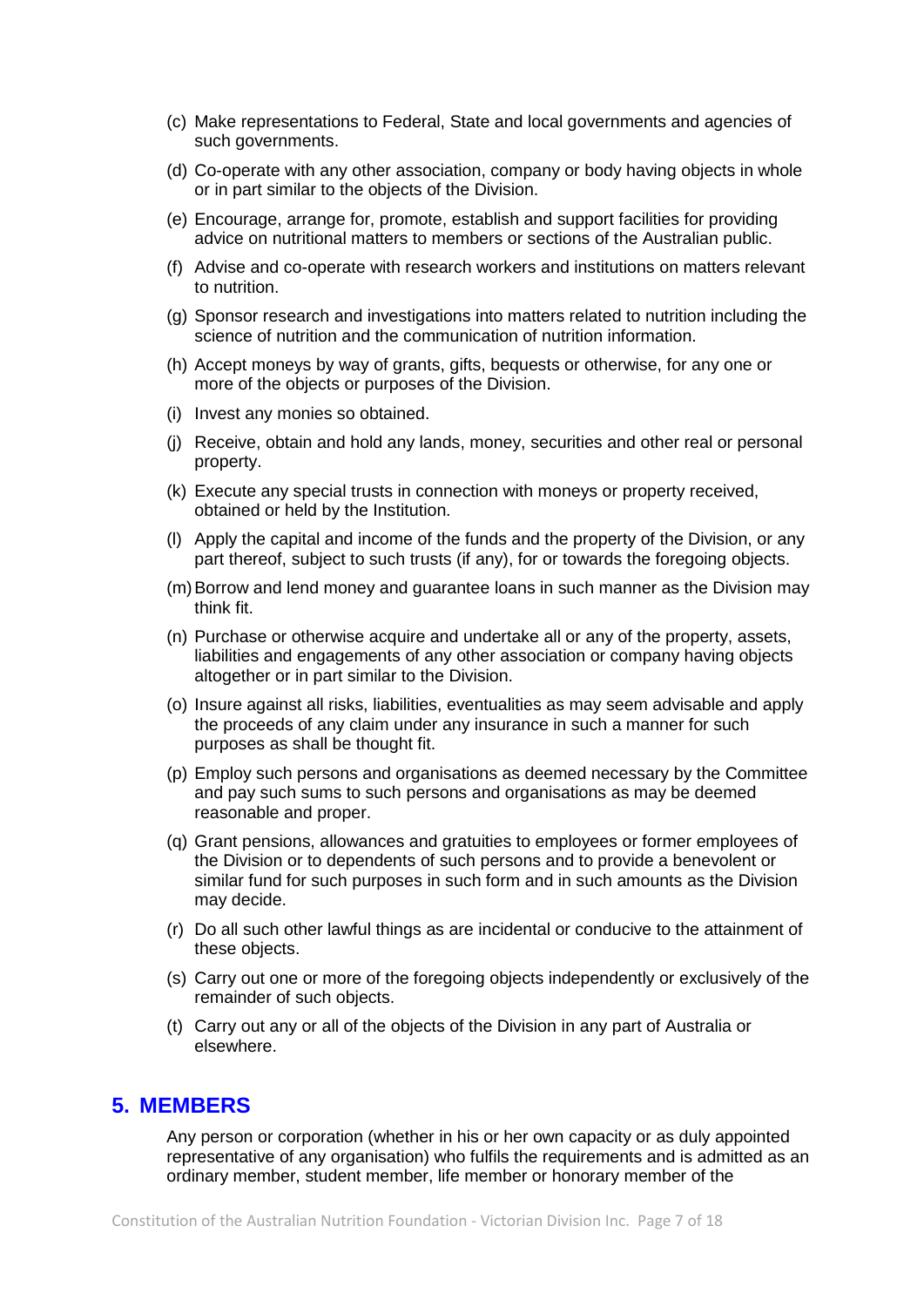Australian Nutrition Foundation Inc. and lives in the State of Victoria shall be deemed to be a member of the Division unless she/he indicates in writing to the Secretary that she/he does not wish to be a member of the Division.

## <span id="page-7-0"></span>**6. FEES & SUBSCRIPTION**

The Committee may determine, from time to time, amounts payable as fees and/or subscriptions.

## <span id="page-7-1"></span>**7. REGISTER OF MEMBERS**

The Secretary shall keep and maintain a register of members in which shall be entered the full name, address and date of entry of each member. The register shall be available for inspection by members at the address of the Public Officer.

## <span id="page-7-2"></span>**8. CESSATION OF MEMBERSHIP**

Where a member ceases their membership of the Australian Nutrition Foundation Inc., in accordance with Rules [8.1-](#page-7-4) [8.3](#page-7-5) inclusive, their membership to the Division shall be deemed to have also ceased.

#### <span id="page-7-4"></span>**8.1. Resignation**

A member of the Division may, at any time, resign from the Division by sending to the Secretary a written notice of resignation.

#### **8.2. Expulsion**

In the event of the Australian Nutrition Foundation Inc. expelling a member, she/he shall be deemed to have ceased to be a member of the Division.

#### <span id="page-7-5"></span>**8.3. Failure to Pay Fees**

In the event that a member shall fail to pay any fees payable to Australian Nutrition Foundation Inc. within three months of the due date, their membership to the Division shall be deemed to have also ceased.

## <span id="page-7-3"></span>**9. DISPUTE RESOLUTION**

#### **9.1. Application**

The grievance procedures set out in this rule apply to any dispute under these rules or in relation to the business of the Division, between:

- (a) a member and another member; or
- (b) a member and the Division.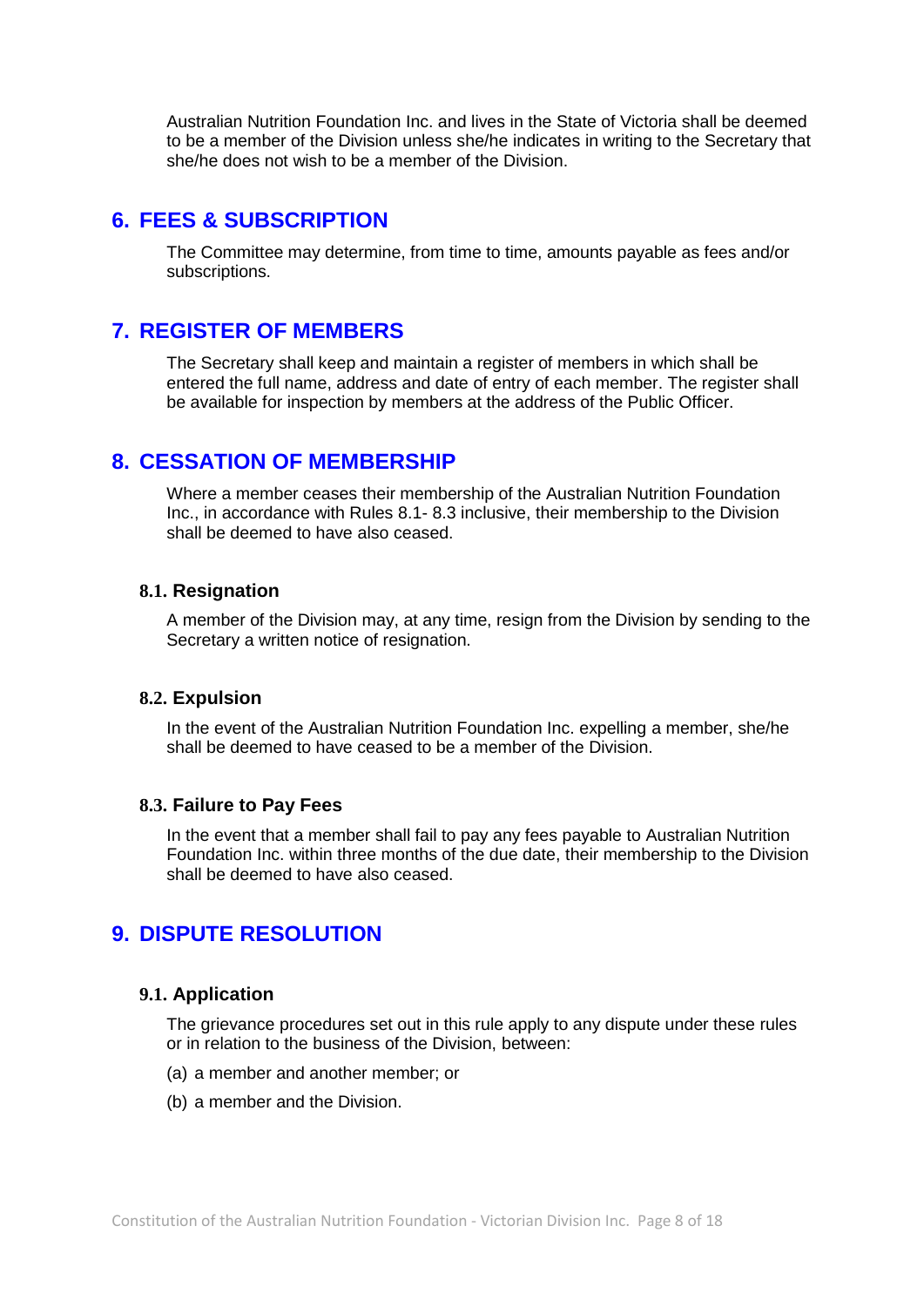#### **9.2. Procedures**

- (a) The parties to the dispute must meet and discuss the matter in dispute, and, if possible, resolve the dispute within 14 days after the dispute comes to the attention of all parties concerned.
- (b) If the parties are unable to resolve the dispute at the meeting, or if a party fails to attend that meeting, then the parties must, within 10 days, hold a meeting in the presence of a mediator.
- (c) If the mediation process does not result in the dispute being resolved, the parties may seek to resolve the dispute in accordance with the Act or otherwise at law.

#### **9.3. The Mediator**

- (a) The mediator must be a person chosen by agreement between the parties; or
- (b) In the absence of agreement, a mediator, not being a party to the dispute, is to be appointed by resolution of the Committee.

## <span id="page-8-0"></span>**10. ANNUAL GENERAL MEETINGS**

### **10.1. Time For Holding Annual General Meeting**

The Division shall, in each year, hold an Annual General Meeting. The Annual General Meeting shall be in addition to any other general meetings that may be held in the same year. The Annual General Meeting shall be held on such day (being not later than five months after the close of the financial year of the Division) as the Committee may determine.

### <span id="page-8-1"></span>**10.2. Notice Of Annual General Meeting**

The Secretary shall, at least twenty-eight days before the date fixed for holding an Annual General Meeting of the Division, cause all members to be notified of the place, day and time for the holding of the Annual General Meeting and of the nature of the business to be transacted thereat. The Annual General Meeting shall be specified as such in the notice convening it.

### **10.3. Business Of Annual General Meeting**

The ordinary business of the Annual General Meeting shall be to:

- (a) Confirm the minutes of the last preceding Annual General Meeting and of any general meeting held since that meeting.
- (b) Receive from the Chair, Auditor, Secretary and Treasurer reports on the transactions of the Division during the last preceding financial year.
- (c) Elect the Chair, Deputy Chair, Secretary, Treasurer and members of the Committee.
- (d) Appoint the Auditor.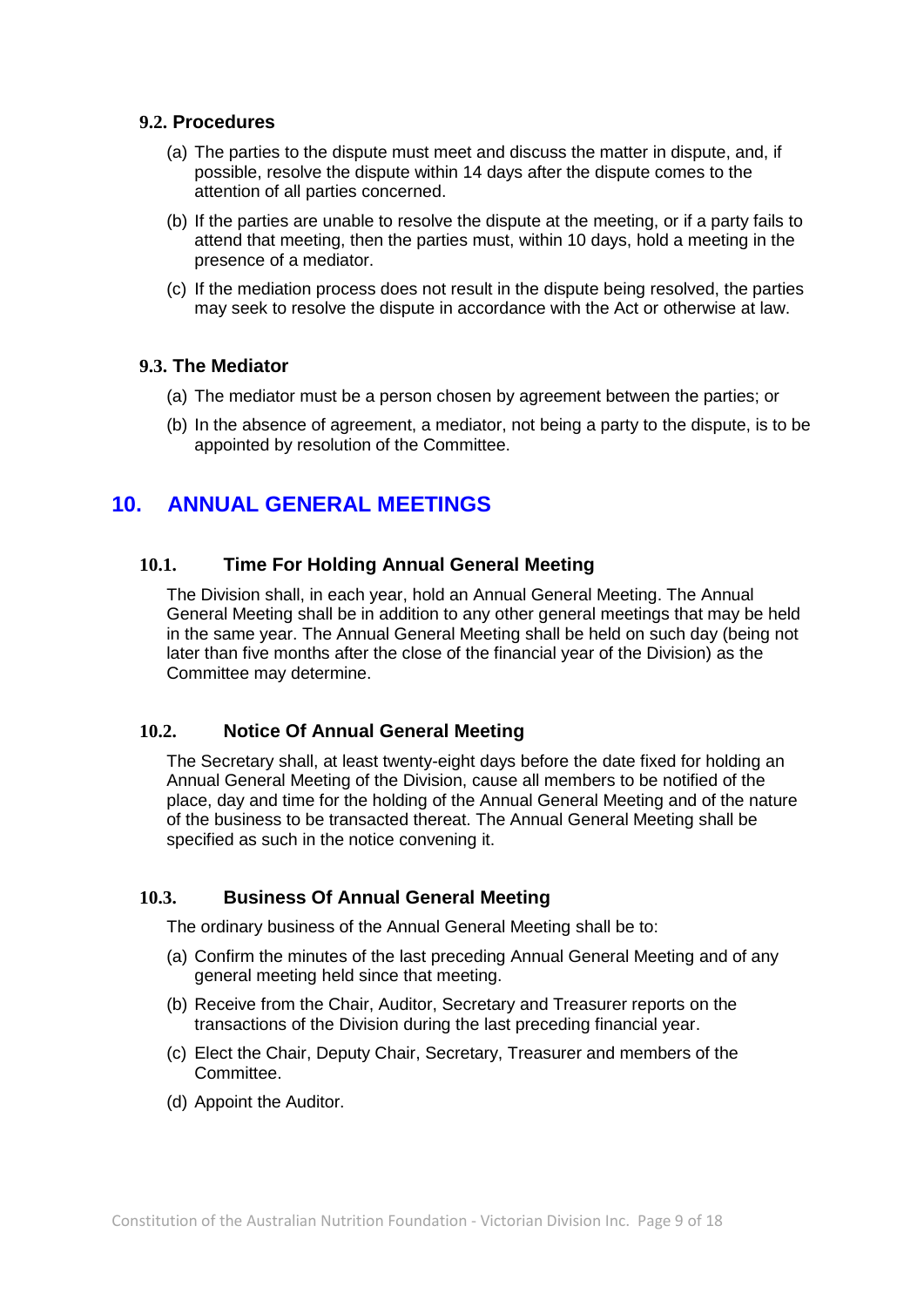### **10.4. Additional Business Of Annual General Meeting**

The Annual General Meeting may transact special business of which notice is given in accordance with Clause [10.2.](#page-8-1)

## <span id="page-9-0"></span>**11. EXTRAORDINARY GENERAL MEETINGS**

The Committee may, whenever it thinks fit, convene an extraordinary general meeting. The Secretary shall, at least twenty-eight days before the date fixed for holding a general meeting of the Division, cause all members to be notified of the place, day and time for the holding of the general meeting and of the nature of the business to be transacted thereat.

## <span id="page-9-1"></span>**12. PROCEDURE AT ANNUAL & EXTRAORDINARY GENERAL MEETINGS**

### **12.1. Quorum**

No business shall be transacted at any general meeting unless a quorum of members is present at the time when the meeting proceeds to business. Ten members of the Division personally present and entitled to vote shall constitute a quorum. If within half an hour from the time appointed for the meeting a quorum is not present, the meeting shall stand adjourned to the following day at the same time and place or to such other day and at such other time and place as the Committee may determine. If, at the adjourned meeting, a quorum is not present within half an hour from the time appointed for the meeting, the members present shall constitute a quorum.

#### <span id="page-9-2"></span>**12.2. Chair**

The Chair, or in her/his absence or unwillingness, the Deputy Chair, shall preside as chairperson at every general meeting. In the event of the absence or unwillingness of the Deputy Chair, the members present shall elect one of their number to be Chair of the meeting.

#### **12.3. Adjournment**

The Chair may, with the consent of any meeting at which a quorum is present, and shall, if so directed by the meeting, adjourn the meeting from time to time and place to place, but no business shall be transacted at an adjourned meeting other than the business left unfinished at the meeting from which the adjournment took place. When a meeting is adjourned for sixty days or more, notice of the adjourned meeting shall be given as in the case of an original meeting.

#### <span id="page-9-3"></span>**12.4. Voting**

At any general meeting a resolution put to the vote of the meeting shall be decided on a show of hands unless a poll is (before or on the declaration of the result of the show of hands) demanded either by the Chair or by at least three members present in person.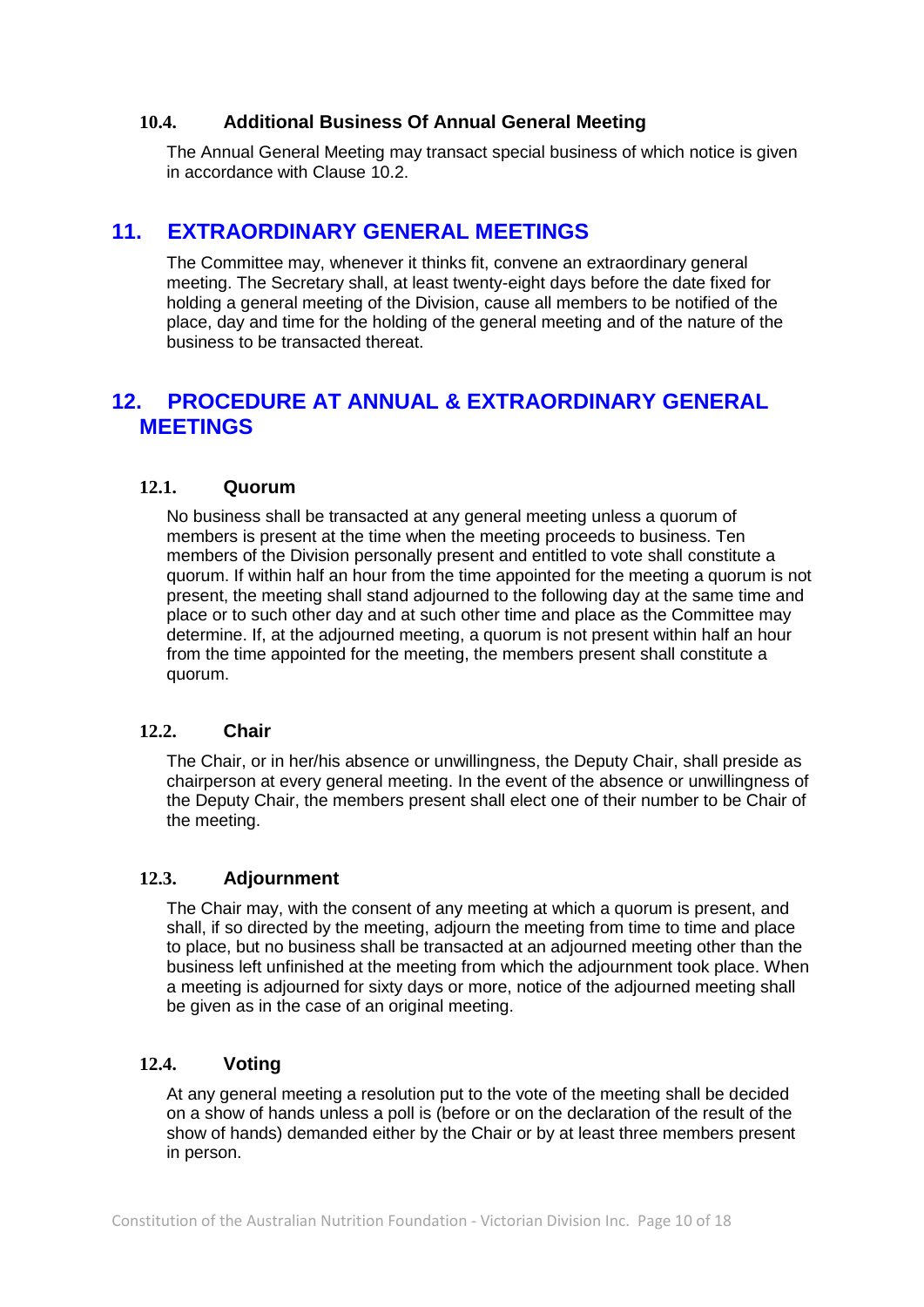### **12.5. Evidence of Resolutions**

Unless a resolution is so demanded, a declaration by the Chair that a resolution has on a show of hands been carried or carried unanimously, or by a particular majority, or lost, an entry to that effect in the book containing the minutes of proceedings of the Division shall be conclusive evidence of the fact, without particulars of the number or proportion of the votes recorded in favour of or against the resolution.

## **12.6. Withdrawal of Demand for Poll**

The demand for a poll may be withdrawn.

## **12.7. Poll**

If a poll is duly demanded as per Rule [12.4,](#page-9-3) it shall be taken in such manner and either at once or after an interval or adjournment or otherwise as the Chair directs, and the result of the poll shall be the resolution of the meeting at which the poll demanded, but a poll demanded on a question of adjournment shall be taken forthwith.

## **12.8. Casting Vote of Chair**

In the case of an equality of votes whether on a show of hands or on a poll, the Chair of the meeting at which the poll is demanded shall be entitled to a second or casting vote.

Casting of Votes at any general meeting each member shall have one vote and may vote in person or by proxy. On a show of hands every member present shall have one vote, and, on a poll, every member present in person or by proxy, shall have one vote on his or her own behalf and one vote for each member he or she represents by proxy.

### **12.9. Non-financial Members Not Entitled to Vote**

No member shall be entitled to vote at any general meeting unless all moneys due and payable by her/him to the Australian Nutrition Foundation Inc. and the Division have been paid.

## **12.10. Objection to Entitlement of Member to Vote**

No objection shall be raised to the qualification of any voter except at the meeting or adjourned meeting at which the vote objected to is given or tendered and every vote not disallowed at such meeting shall be valid for all purposes. Any such objection made in due time shall be referred to the Chair of the meeting, whose decision shall be final and conclusive.

### **12.11. Proxy**

The instrument appointing a proxy shall be in writing signed by the appointer in the following form, or a form as near as is reasonably possible to such form. If the instrument directs a proxy to vote for or against any specific resolution, the proxy may only vote on such resolution in accordance with such direction. Otherwise, the proxy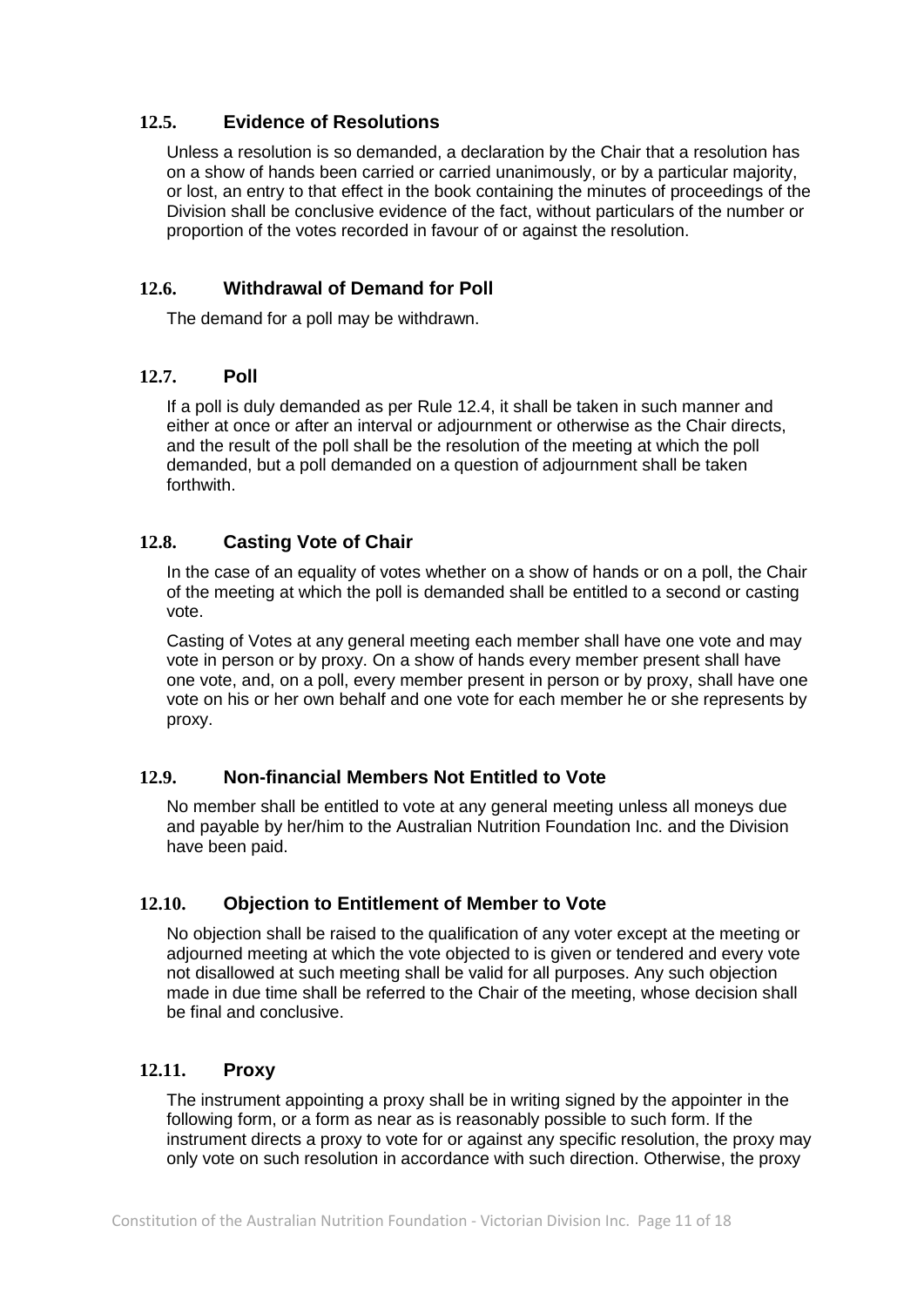shall be entitled to exercise all of the rights of the member giving the proxy at the relevant meeting, including the right to demand a poll.

### *Example format of proxy:*

The Australian Nutrition Foundation Incorporated

 $\mathsf{I},\mathsf{I}$ 

being a member of the Australian Nutrition Foundation Incorporated hereby appoint

of <u>\_\_\_\_\_\_\_\_\_\_\_\_</u> being a member of the

Australian Nutrition Foundation Incorporated, as my proxy to vote for me

and on my behalf at the Annual/Extraordinary General Meeting of the

Australian Nutrition Foundation Incorporated to be held on the day of

20 , and at any adjournment thereof.

\_\_\_\_\_\_\_\_\_\_\_\_\_\_\_\_\_\_\_\_\_\_\_\_\_\_\_\_\_\_\_\_\_\_\_\_\_\_\_\_\_\_\_.

\_\_\_\_\_\_\_\_\_\_\_\_\_\_\_\_\_\_\_\_\_\_\_\_\_\_\_\_\_\_\_\_\_\_\_\_\_\_\_\_\_\_\_ \_\_\_\_\_\_\_\_\_\_\_\_\_\_\_\_\_\_\_\_\_\_\_\_\_\_\_\_\_\_\_\_\_\_\_\_\_\_\_\_\_\_\_ \_\_\_\_\_\_\_\_\_\_\_\_\_\_\_\_\_\_\_\_\_\_\_\_\_\_\_\_\_\_\_\_\_\_\_\_\_\_\_\_\_\_\_

Signed this day of 20.

(Unless otherwise instructed the proxy may vote as she/he thinks fit).

(To be completed if desired):

My proxy shall vote as follows on the following resolutions

Brief description of resolutions

Vote (for or against)

### **12.12. Lodgement of Proxies**

The instrument appointing a proxy shall be deposited with the Secretary prior to the time for holding the meeting or adjourned meeting at which the person named in the instrument proposes to vote, or in the case of a poll, prior to the time appointed for the taking of the poll, and in default, the instrument of proxy shall not be treated as valid.

### **12.13. Validity of Proxies**

A vote given in accordance with the terms of an instrument of proxy, shall be valid notwithstanding the previous death or unsoundness of mind of the principal if no intimation in writing of such death or unsoundness of mind or revocation has been received by the Secretary before the commencement of the meeting or adjourned meeting at which the instrument is used.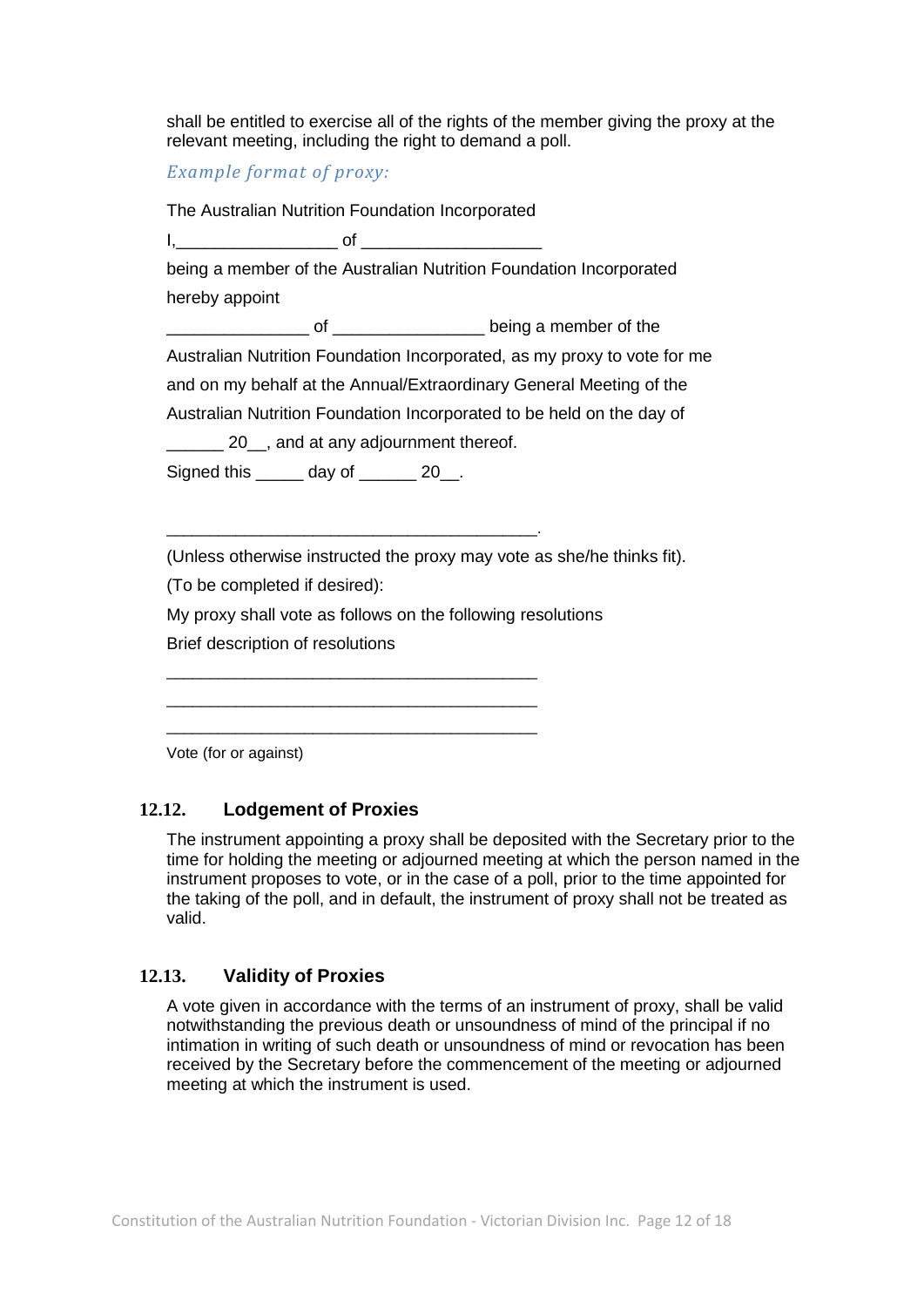## <span id="page-12-0"></span>**13. ROLE OF COMMITTEE OF MANAGEMENT**

### **13.1. Management Powers of Committee**

The business of the Division shall be managed by and vested in the Committee. The Committee may exercise all powers of the Division as are not required by the Act, or by this Constitution and these rules, to be exercised by the Division in general meeting or by the Australian Nutrition Foundation Inc.

#### **13.2. Engagement of Employees**

The Committee shall engage all such persons as it may consider necessary and shall regulate their duties and fix their salaries.

#### **13.3. Minutes**

The Committee shall cause minutes to be made of the names of all members present at meetings of the Committee and of the Division and all proceedings and all meetings of the Committee and of the Division.

#### **13.4. Signing of Minutes**

Such minutes shall be signed by the Chair of the meeting at which the proceedings were held or by the Chair of the next succeeding meeting.

#### **13.5. Sub-committees**

The Committee may delegate any of its powers to Sub-committees consisting of at least one member of the Committee and such other persons as it may determine upon such terms and conditions as the Committee may see fit and it may fix the quorum of any such Sub-committee.

#### **13.6. Delegation of Powers to Chair**

The Committee may specifically delegate any of its powers to the Chair. These powers shall be listed in the Committee minutes.

#### **13.7. Appointment of Council Members**

The Committee shall annually appoint two members to be members of Council, at least one of whom shall be a nutrition professional.

## <span id="page-12-2"></span><span id="page-12-1"></span>**14. MEMBERSHIP OF COMMITTEE OF MANAGEMENT**

#### **14.1. Members**

The Committee shall consist of:

- (a) Chair.
- (b) Deputy Chair.

<span id="page-12-3"></span>Constitution of the Australian Nutrition Foundation - Victorian Division Inc. Page 13 of 18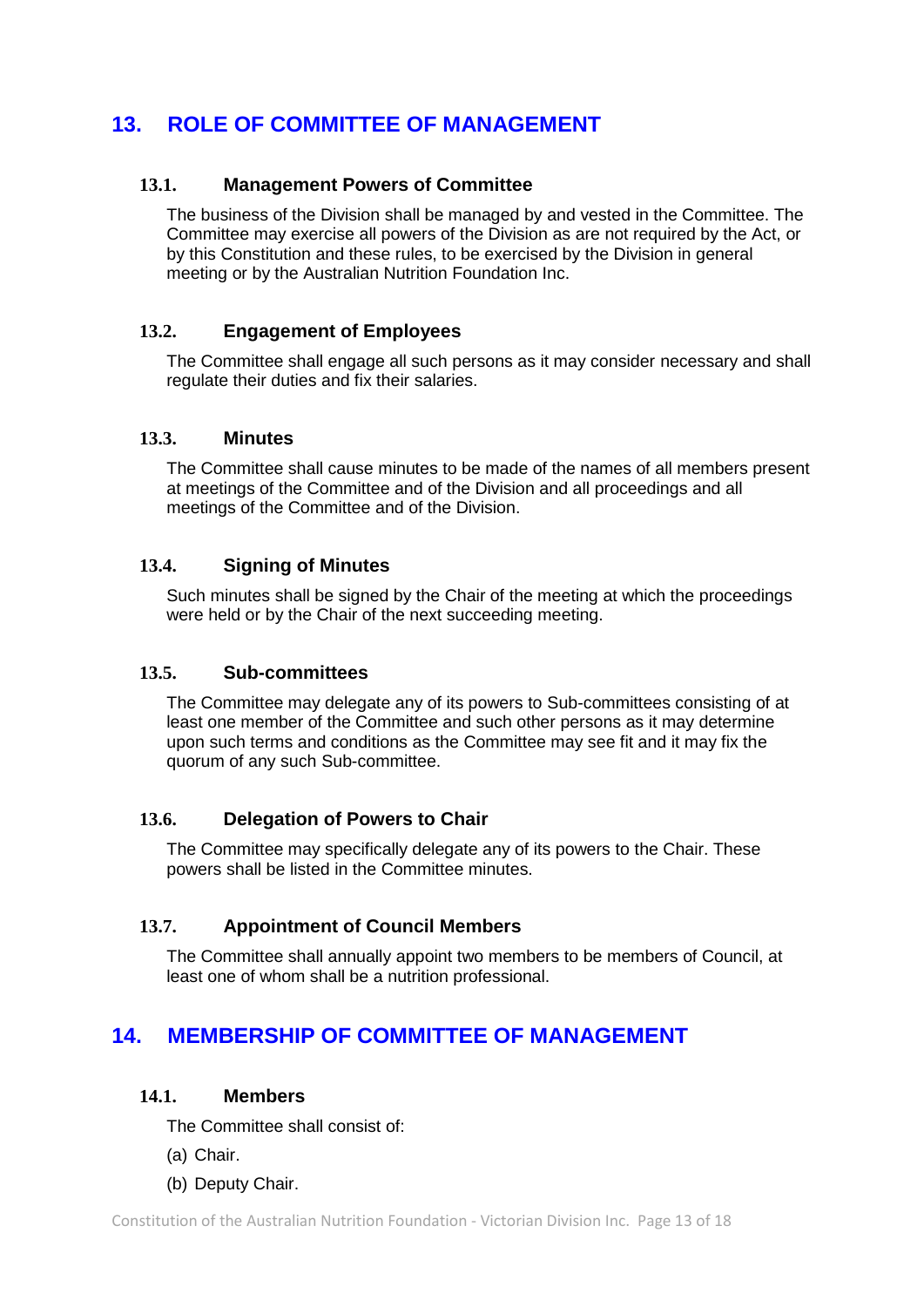- (c) Treasurer.
- (d) Secretary.
- (e) In addition to the abovementioned office bearer Committee members, not less than 3 and not more than 8 non office bearer members.
- (f) At least one of the Committee members shall be a Nutrition Professional.

### **14.2. Election of Committee Members**

- (a) Each member of the Committee shall be elected by the members of the Division at the Annual General Meeting.
- (b) Nominations shall be made in writing, signed by two members of the Division and accompanied by the written consent of the candidate (which may be endorsed on the form of the nomination); and shall be deposited with the Secretary prior to the time fixed for holding the Annual General Meeting.
- (c) If insufficient nominations are received to fill all vacancies on the Committee, the candidates nominated shall be deemed to be elected and further nominations shall be received at the Annual General Meeting.
- (d) If the number of nominations received is equal to the number of vacancies to be filled, the persons nominated shall be deemed to be elected.
- (e) If the number of nominations exceeds the number of vacancies to be filled, a ballot shall be held. The ballot for the election of officers and ordinary members of the Committee shall be conducted at the Annual General Meeting in such usual and proper manner as the Committee may direct.
- (f) A candidate may nominate for more than one position but if elected to an office in respect of which the election occurs prior to the election of the second office, his nomination for the second office shall lapse.

### **14.3. Tenure of Committee Members**

Each member of the Committee shall hold office until the Annual General Meeting next after the date of her/his election but is eligible for re-election.

#### **14.4. Vacancies on Committee**

- (a) The office of a member of the Committee becomes vacant if the member ceases to be a member of the Division or becomes an insolvent under administration within the meaning of the Corporations Act or resigns her/his office by notice in writing given to the Secretary.
- (b) In the event of a casual vacancy in the Committee, the Committee may appoint a member to the vacant office and the member so appointed may continue in office up to and including the conclusion of the Annual General Meeting next following the date of her/his appointment.
- (c) Any member of the Committee may resign from the Committee by notice in writing served on the Secretary. The Committee may by resolution expel from the Committee any member of the Committee who shall refuse or neglect to comply with the provision of these rules, or resolutions of the Division or resolutions of the Committee, provided that at least thirty days before the meeting of the Committee at which such resolution for expulsion is moved, such person shall have had notice thereof, and of the intended resolution of expulsion, and shall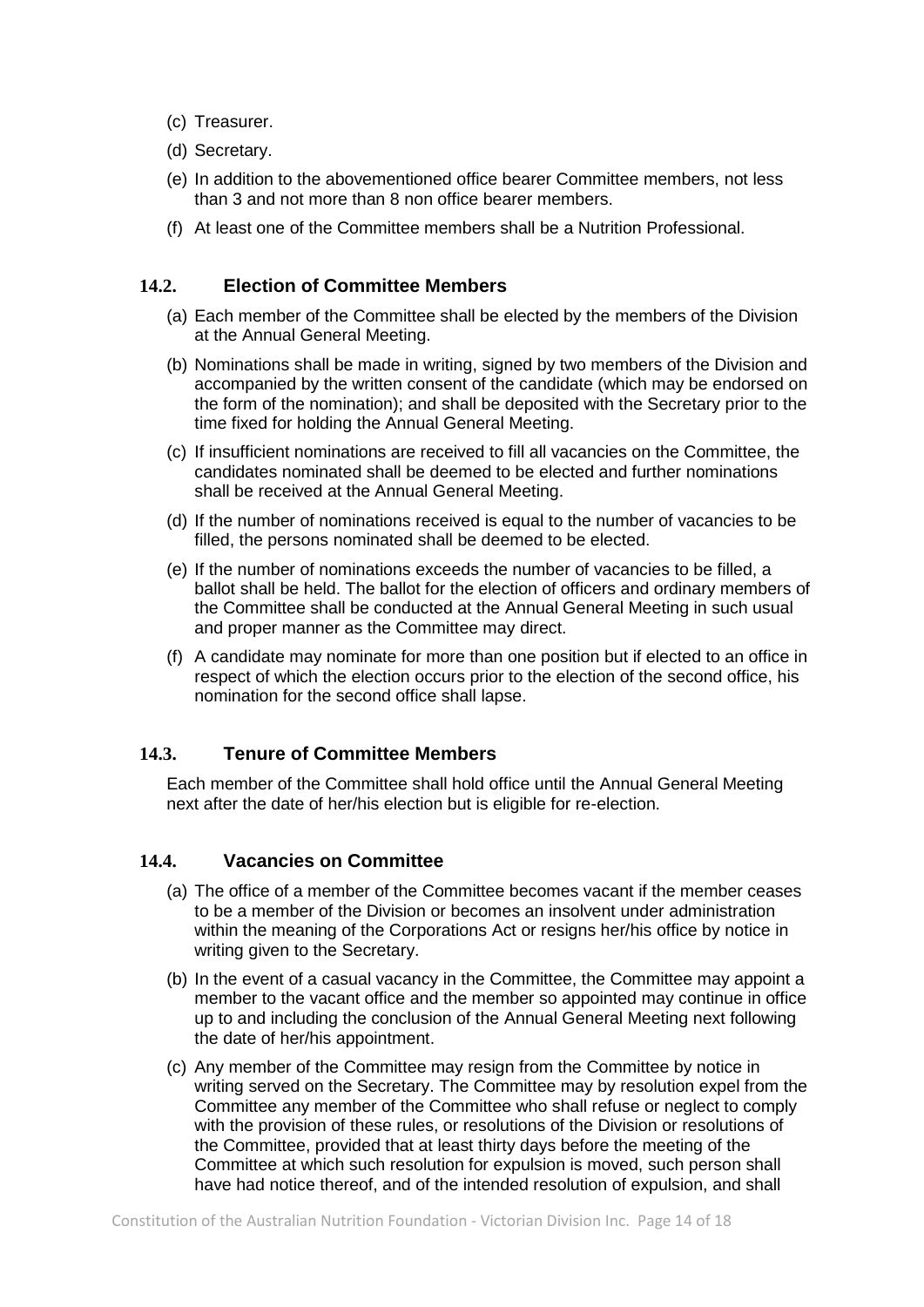have had an opportunity of attending such meeting or of giving any explanation or defence as such person may desire, either orally or in writing.

## <span id="page-14-0"></span>**15. PROCEEDINGS OF THE COMMITTEE**

#### **15.1. Time And Place Of Meetings**

The Committee shall meet at such times and places as may be determined from time to time by it and in the absence of any such determination at such times and places as the Secretary on the instructions of the Chair, shall notify to members of the Committee.

### **15.2. Voting At Meetings**

Each member of the Committee present in person at the meeting shall have one vote and in the case of an equality of votes the Chair shall be entitled to a second or casting vote.

#### **15.3. Quorum**

At least 50% of the members of the Committee shall constitute a quorum.

#### **15.4. Deemed Resolutions**

A resolution in writing signed by all the members of the Committee for the time being entitled to receive notice of a meeting thereof shall be as valid and effectual as if it had been passed at a meeting of the Committee duly convened and held. Any such resolution may consist of several documents, in like form, each signed by one or more members of the Committee. Such resolution and the result shall be entered in the minutes of the following meeting.

#### **15.5. Notice Of Meetings**

Not less than seven days notice shall be given to every Committee member of any meeting thereof specifying the time, place and general nature of the business of such meeting or where the Chair considers that an emergency exists, he or she may take such steps as he or she considers necessary to notify the members of the Committee of the proposed meeting, notwithstanding that seven days notice shall not have been given.

## <span id="page-14-1"></span>**16. MANAGEMENT OF FUNDS**

#### **16.1. Source of Funds**

The funds of the Division shall be derived from fees, grants and donations to the Division and from such other activities as the Committee may decide.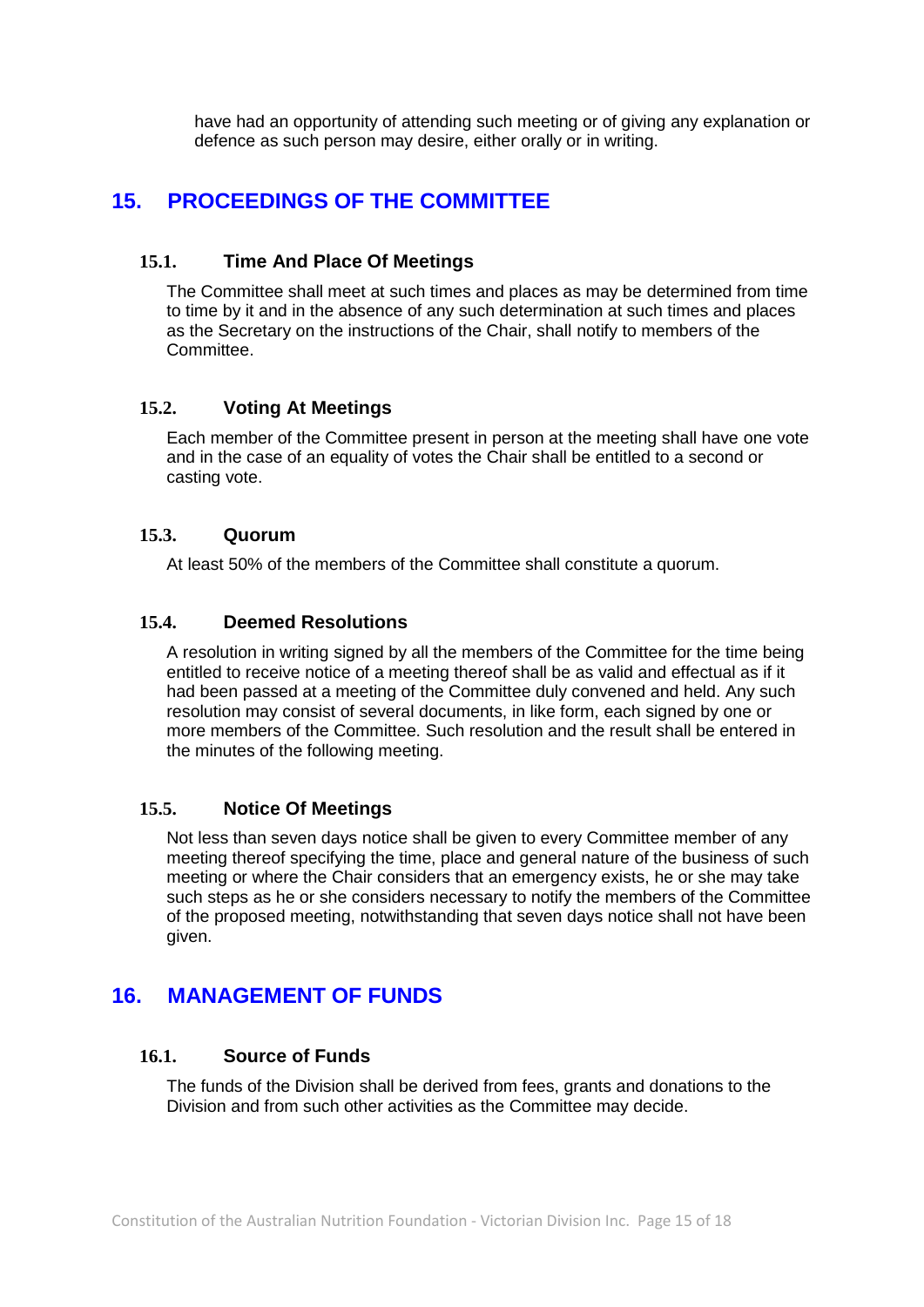### <span id="page-15-1"></span>**16.2. Use of Funds**

- (a) The income and property of the Division wheresoever derived shall be applied solely toward the promotion of the objects of the Division as set forth in this Constitution and these rules. No portion thereof shall be paid or transferred directly or indirectly by way of dividend, bonus or otherwise howsoever by way of profit to members of the Division.
- (b) Nothing in Rule [16.2\(a\)](#page-15-1) shall prevent the payment in good faith of reasonable and proper remuneration to any officers or employees of the Division or to any members of the Division in return for any services actually rendered to the Division or for goods supplied in the ordinary course of business. Nor shall Rule [16.2\(a\)](#page-15-1) prevent the payment of interest, at a rate not exceeding the rate for the time being fixed by the rules, on money borrowed from any member of the Division or reasonable and proper rent for premises demised or let by any member of the Division.

## **16.3. Management of Funds**

The funds of the Division shall be managed by the Secretary in accordance with directions of the Committee. Cheques of the Division shall be drawn and signed by such persons as the Committee shall determine.

## **16.4. Accounts to be Kept**

True accounts shall be kept of:

- (a) All sums of money received and expended by the Division and the matter in respect of which the receipt or expenditure takes place; and
- (b) The property, credits and liabilities of the Division and, subject to any reasonable restrictions as to time and manner of inspecting them that may be imposed by the Division for the time being, those accounts shall be open to the inspection of the members of the Division.

## <span id="page-15-0"></span>**17. RECORDS & RESPONSIBILITIES**

### **17.1. Secretary's Responsibility**

The Secretary of the Division shall be responsible for ensuring that all general records, accounting books, documents, securities and records of receipts and expenditure connected with the operations and business of the Division are faithfully kept in such formal manner as the Committee may direct and ensuring that a financial statement is presented at the Annual General Meeting.

### **17.2. Treasurer's Responsibility**

If a Treasurer is appointed by the Committee, he or she shall present a financial statement at the Annual General Meeting and assist the Secretary in carrying out her/his duties in managing the funds of the Division.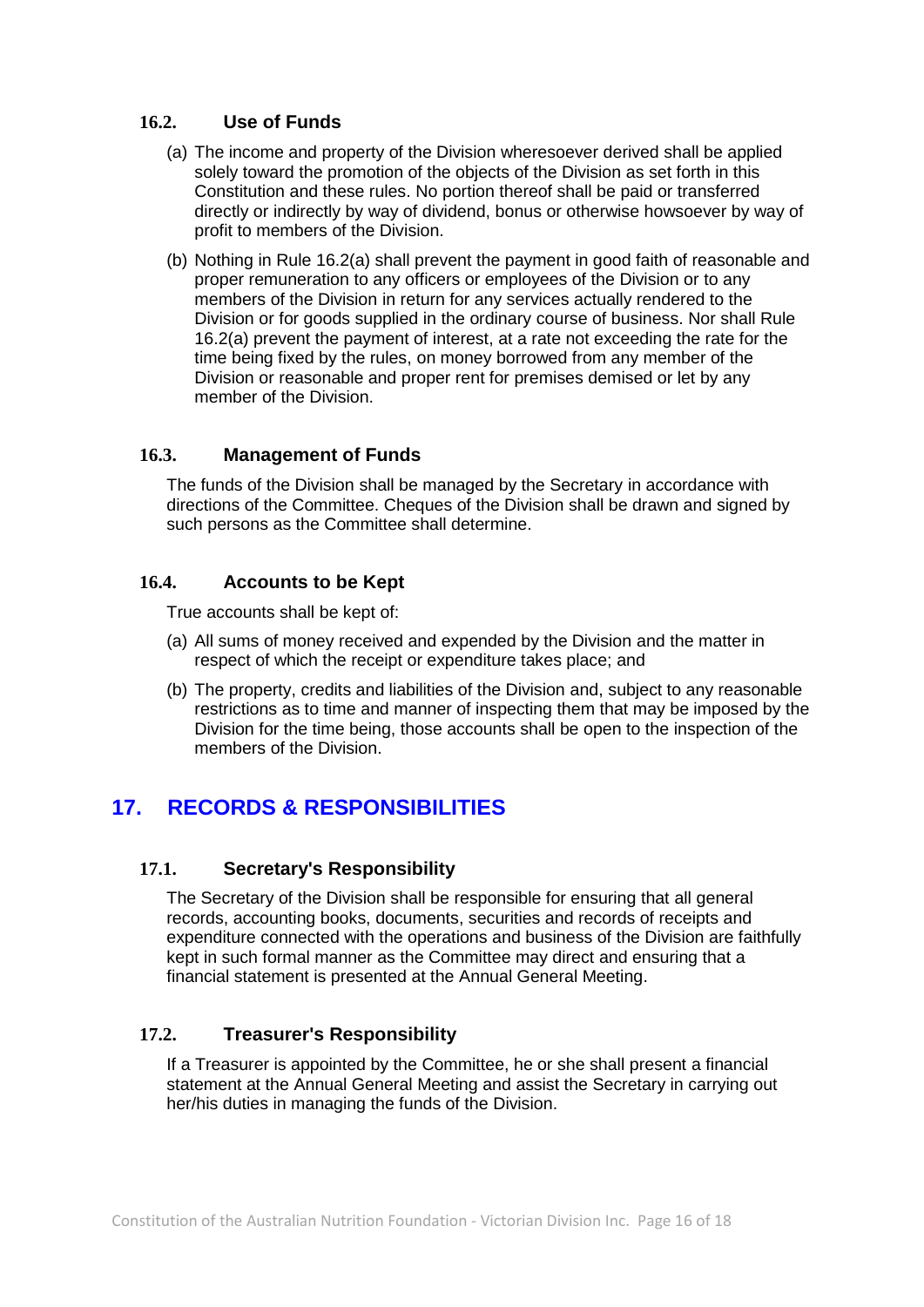#### **17.3. Place For Keeping Records**

The accounts, books, documents and securities of the Division shall be kept at the Division's office or at such place as the Committee may decide.

## <span id="page-16-0"></span>**18. AUDIT OF ACCOUNTS**

#### **18.1. Appointment of Auditor**

At each Annual General Meeting of the Division, the members shall appoint a person as the auditor. If an appointment is not made at the Annual General Meeting or if the office of auditor shall be vacant, the Committee shall appoint an auditor of the Division for the period until the next Annual General Meeting.

#### **18.2. Auditor's Statement**

Once at least in each financial year of the Division, the accounts of the Division shall be examined by the auditor and shall certify as to the correctness of the accounts of the Division and shall report thereon to the members present at the next Annual General Meeting.

## <span id="page-16-1"></span>**19. PUBLIC STATEMENTS**

No person other than the Chair or a person delegated by the Chair or acting as Chair shall make any public statement purporting to express the views of the Division.

## <span id="page-16-2"></span>**20. PUBLIC OFFICER**

The Committee shall appoint a person as Public Officer of the Division if the Act so requires. The Public Officer shall comply with all relevant requirements of the Act. The Committee may, at any time, remove such person as Public Officer of the Division.

## <span id="page-16-3"></span>**21. INDEMNITY**

If required under the Act, every member of the Committee, Auditor and employees of the Division shall be indemnified out of the assets of the Division against any liability incurred by her/him in defending any proceedings, whether civil or criminal in which judgement is given in her/his favour or in which she/he is acquitted or in connection with any application under the Act in which relief is granted to her/him by the Court in respect of any alleged negligence, default, breach of duty or breach of trust in connection with the Division.

## <span id="page-16-4"></span>**22. LIABILITY OF OFFICERS AND MEMBERS**

An office bearer or a member of the Division is not, except as otherwise provided by the Act or the by laws and rules of the Division, taken, only because of being a member or officer, to be liable to contribute to the payment of any debts or other liabilities incurred by the Division, or to the costs, charges or expenses incurred in the course of winding up the Division.